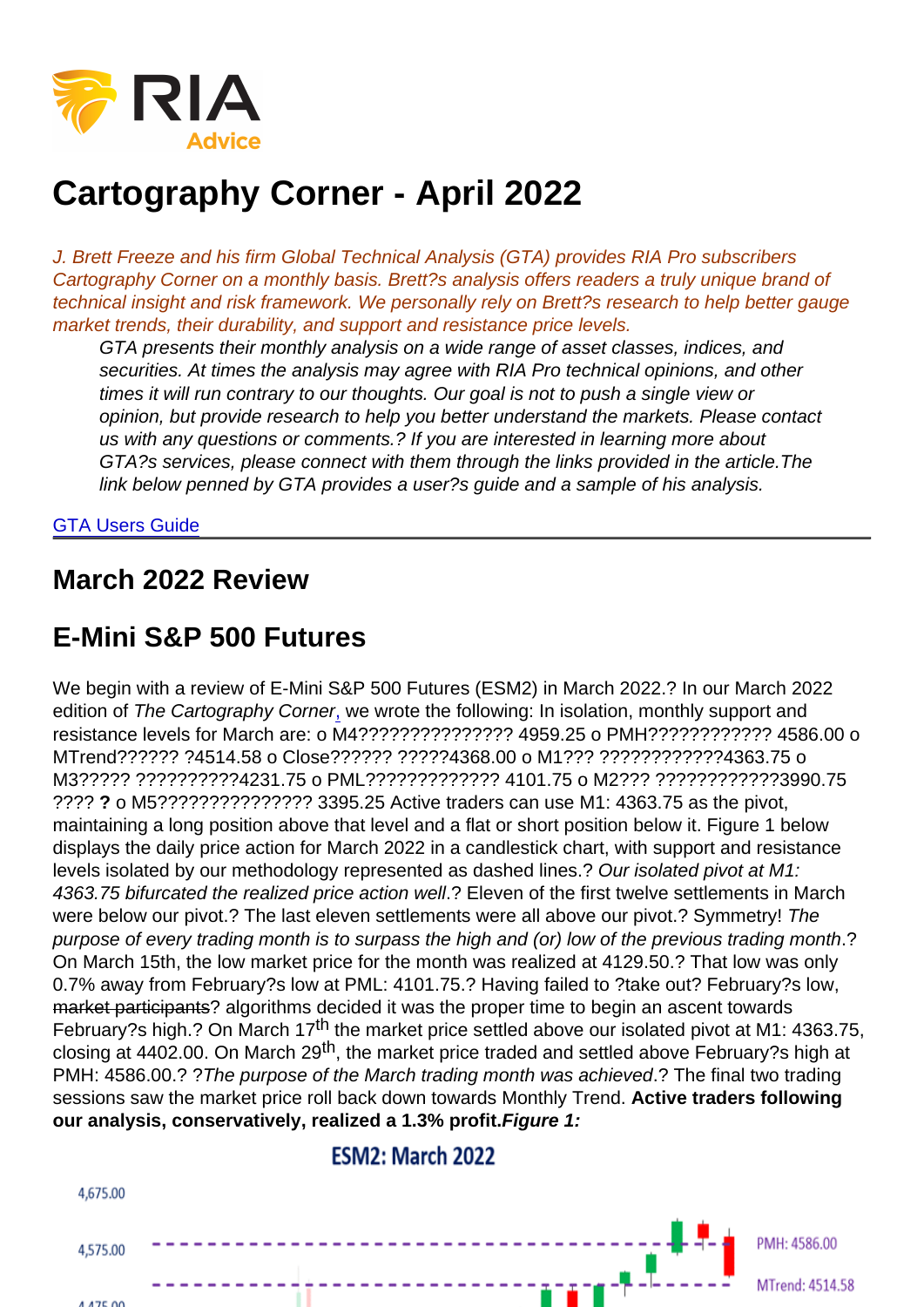# 10-Year U.S. Treasury Note Futures

We continue with a review of 10-Year U.S. Treasury Note Futures (TYM2) during March 2022.? In our March 2022 edition of The Cartography Corne[r,](https://www.720global.com/article/cartography-corner-july-2017-595e6d2d87eac) we wrote the following: In isolation, monthly support and resistance levels for March are: o M4??????????????? 129-21 o MTrend??????? 128-24 o PMH????????????? 128-12 o Close???????????? 127-14 o M3??????????????? 126- 29 o M1??????????????? 126-12 o PML????????????? 125-17 o M2??????????????? 124-01 o M5??????????????? 120-24 Active traders can use M3: 126-29 as the initial pivot, maintaining a long position above that level and a flat or short position below it. Figure 2 below displays the daily price action for March 2022 in a candlestick chart, with support and resistance levels isolated by our methodology represented as dashed lines.? The realized price action in March is another example of the importance of Monthly Trend.? Coming into the month, tens had been Trend Down for 6 months.? Monthly Trend for March was at MTrend: 128-24 and the market price tested that level intra-session during four of the first five trading sessions.? Importantly, the market price did not settle above Monthly Trend. On March 9<sup>th</sup>, the market price settled below our isolated pivot at M3: 126-29.? It never looked back.? On March 21<sup>st</sup>, our last isolated support level at M2: 124-01 was settled under.? Market participants? Algorithms decided it was the proper time to begin a descent towards Monthly Downside Exhaustion at M4: 120-24.? The low price for the month was realized on March 28<sup>th</sup> at 120-31, seven ticks shy of M4.? The final three trading sessions saw the market price drift higher. Active traders following our analysis, conservatively, realized a 3.8% profit. ???????? Figure 2:

April 2022 Analysis We begin by providing a monthly time-period analysis of E-Mini S&P 500 Futures (ESM2).? The same analysis can be completed for any time-period or in aggregate. Trends: o Daily Trend??????? ???? 4587.92 ????? ? o Current Settle??? ???? 4530.75 o Quarterly Trend ???? 4480.92 ????? ? o Monthly Trend?? ???? 4430.25 ????? ? o Weekly Trend????? ????4354.79 The relative positioning of the Trend Levels is bearish.? Think of the relative positioning of the Trend Levels like you would a moving-average cross.? In the quarterly time-period, the chart shows that E-Mini S&P 500 Futures are ?Trend Up?, having settled above Quarterly Trend for eight quarters.? Stepping down one time-period, the monthly chart shows that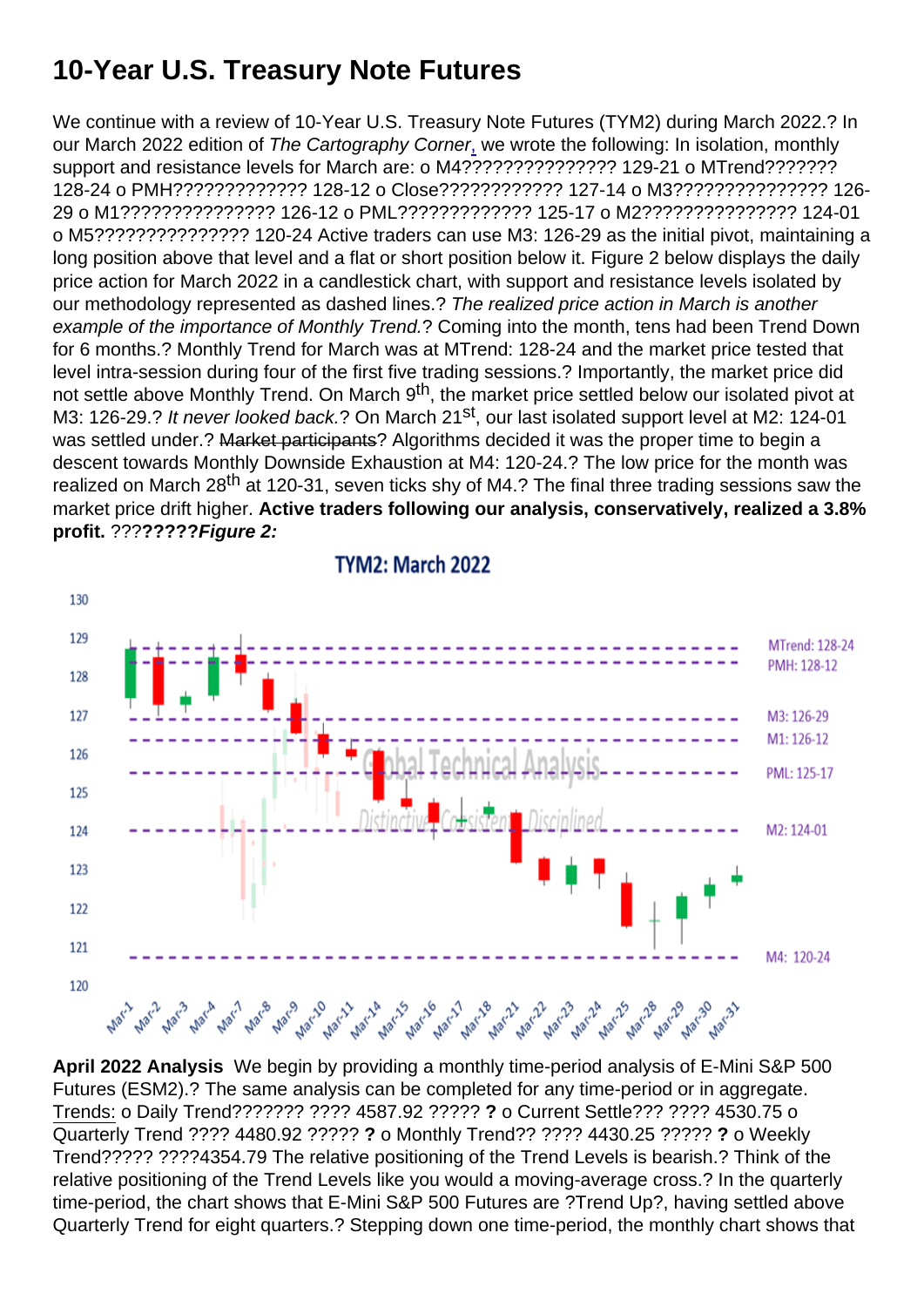E-Mini S&P 500 Futures are ?Above Trend: 1 Months?, after having settled below Monthly Trend in both January and February.? Stepping down to the weekly time-period, the chart shows that E-Mini S&P 500 Futures are ?Above Trend: 2 Weeks?, after having settled below Weekly Trend for nine weeks. As stated above, the relative positioning of the Trend Levels is bearish.? Weekly Trend < Monthly Trend < Quarterly Trend.? Both Daily Trend and the Current Settle are above those levels, with the latter having rolled under the former.? Now consider the fact that in three weeks , the market price recouped 59.8% of the previous ten-week downtrend (measured using Weekly Settlements).? We have five measures of trendline significance and numbers four and five are significant in the current context.

- 4. The slope of the trendline: The steeper the slope, the more questionable the significance of the trend.
- 5. The time duration of the trendline: The shorter the time duration, the lesser the significance of the trend.

Based on the above, in our judgment, what we have witnessed over the past three weeks is a textbook bear-market retracement.? A market can retrace 80% of its previous move and still be deemed a retracement. ?Applying that math to the weekly time-period implies a Weekly Settlement of 4645.30 is the demarcation level.? Above that level and the market likely surpasses the December 27<sup>th</sup> Weekly High Settlement of 4758.50.? ? One rule we have is to anticipate a twoperiod high (low), within the following four to six periods, after a Downside (Upside) Exhaustion level has been reached.? A signal was given in January to anticipate a two-month high within the next four to six months (now, two to four).? That high can be achieved in April with a trade above 4631.00. Monthly Structural Momentum has escaped from its extreme right tail, yet still has approximately 1.5 standard deviations to return to neutral.? Trend Persistence, which measures the strength of the trend across multiple periods, is just above neutral (last measured on March 25 th).? By our measures, this market is not oversold. Support/Resistance: In isolation, monthly support and resistance levels for April are: o M4??????????????? 5160.25 o M3?? ?????????????4693.50 o M1??????????????? 4676.00 o PMH???? ????????4631.00 o Close?????? ?????4530.75 o MTrend??? ????4430.25 o M2????? ??????????4157.25 o PML??????? ??????4129.50 o M5????? ??????????3673.00 Active traders can use MTrend: 4430.25 as the pivot, maintaining a long position above that level and a flat or short position below it.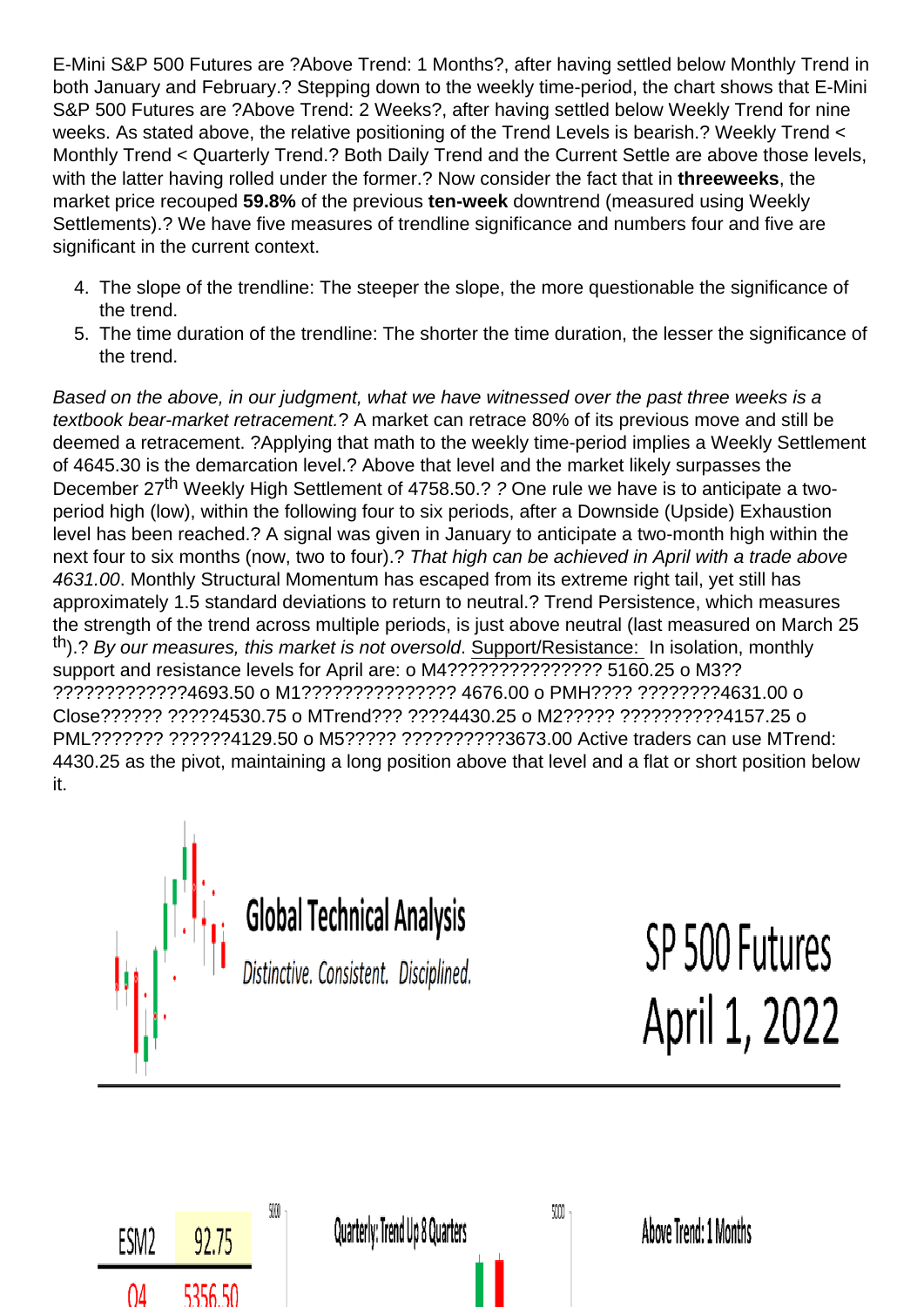## Australian Dollar Futures

For April, we focus on Australian Dollar Futures (?the Aussie dollar?).? We provide a monthly timeperiod analysis of 6AM2.? The same analysis can be completed for any time-period or in aggregate. Trends: o Daily Trend??????? ?? 0.7511 ???????? ? o Current Settle??? ?? 0.7497 o Weekly Trend??? ? ?0.7387 ???????? ? o Quarterly Trend ?? 0.7310 ???????? ? o Monthly Trend?? ?? 0.7240 The relative positioning of the Trend Levels is transitioning to bullish.? Think of the relative positioning of the Trend Levels like you would a moving-average cross.? As can be seen in the quarterly chart below, the Aussie dollar is ?Above Trend: 1 Quarters?, after having settled below Quarterly Trend for two quarters.? Stepping down one time-period, the monthly chart shows that the Aussie dollar is ?Above Trend: 2 Months?, after having settled below Monthly Trend for three months.? Stepping down to the weekly time-period, the chart shows that the Aussie dollar is ?Trend Up: 7 Weeks?. Figure 3 below displays our model of Speculative Money and Patient Money positioning.? Ceteris paribus, our rule is to position with the Speculative Money except for at extremes.? After selling the Aussie dollar for the better part of fourteen months, Speculative Money is accumulating again. Figure 3:

Figure 4 below displays our model of Trend Persistence.? Trend Persistence is a composite measure of the Hurst Exponent over rolling windows of many different lengths.? Graphed on the right axis, it is displayed as a Z-Score.? The red & green horizontals are at the +/- 1.96, 2.326, and 2.576 levels, which correspond to the 95%, 98%, and 99%? confidence intervals.? This measurement implies that perhaps we should be patient with any purchases. Figure 4: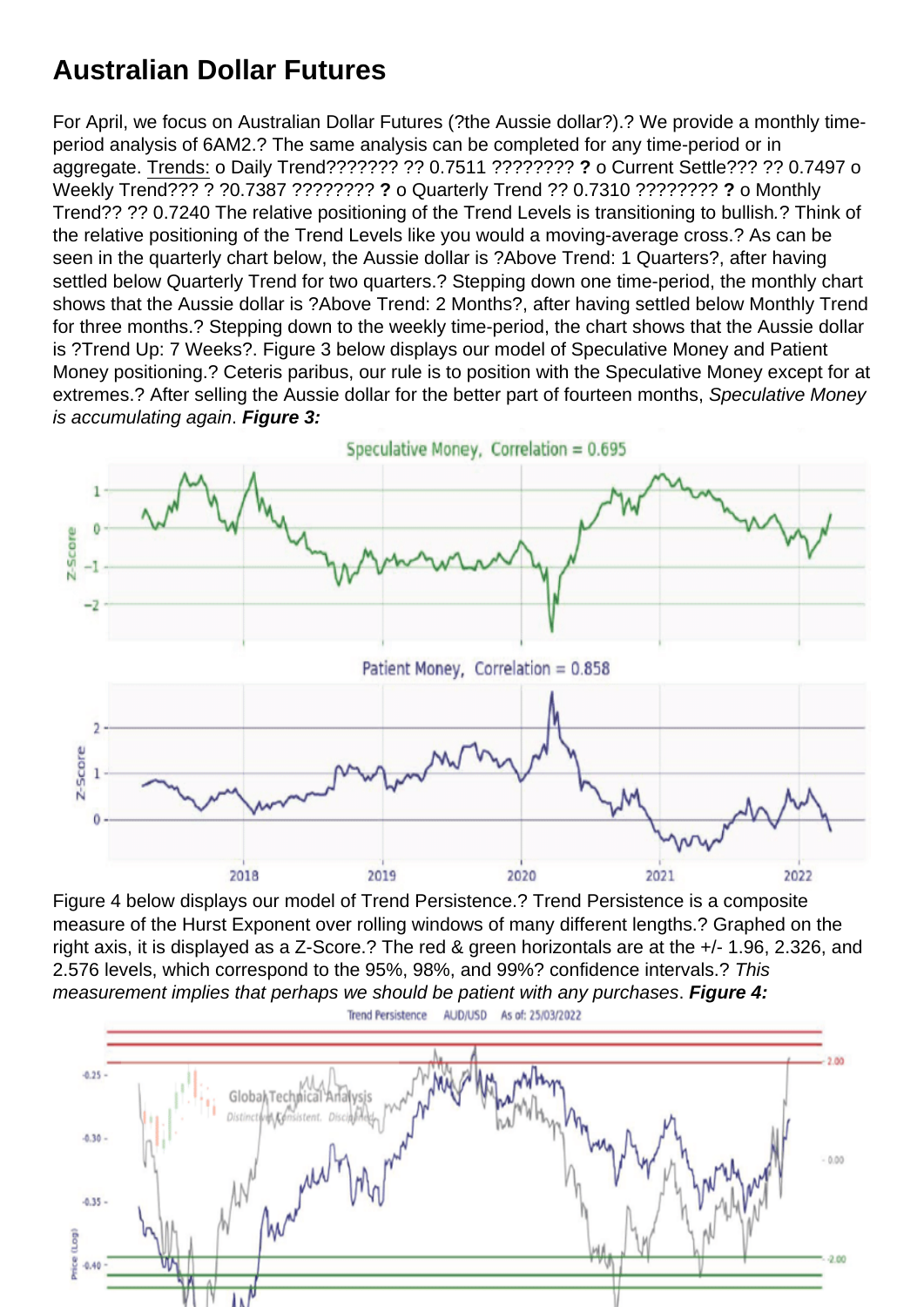Support/Resistance: In isolation, monthly support and resistance levels for April are: o M4??????????????? 0.8064 o M1??????? ????????0.7813 o M3? ??????????????0.7730 o PMH??????????? ?0.7549 o Close?????? ?????0.7497 o M2??????????????? 0.7314 o MTrend?????? ?0.7240 o PML??????? ??????0.7174 o M5??????? ????????0.7063 Active traders can use MTrend: 0.7240 as the initial pivot, maintaining a long position above that level and a flat or short position below it.